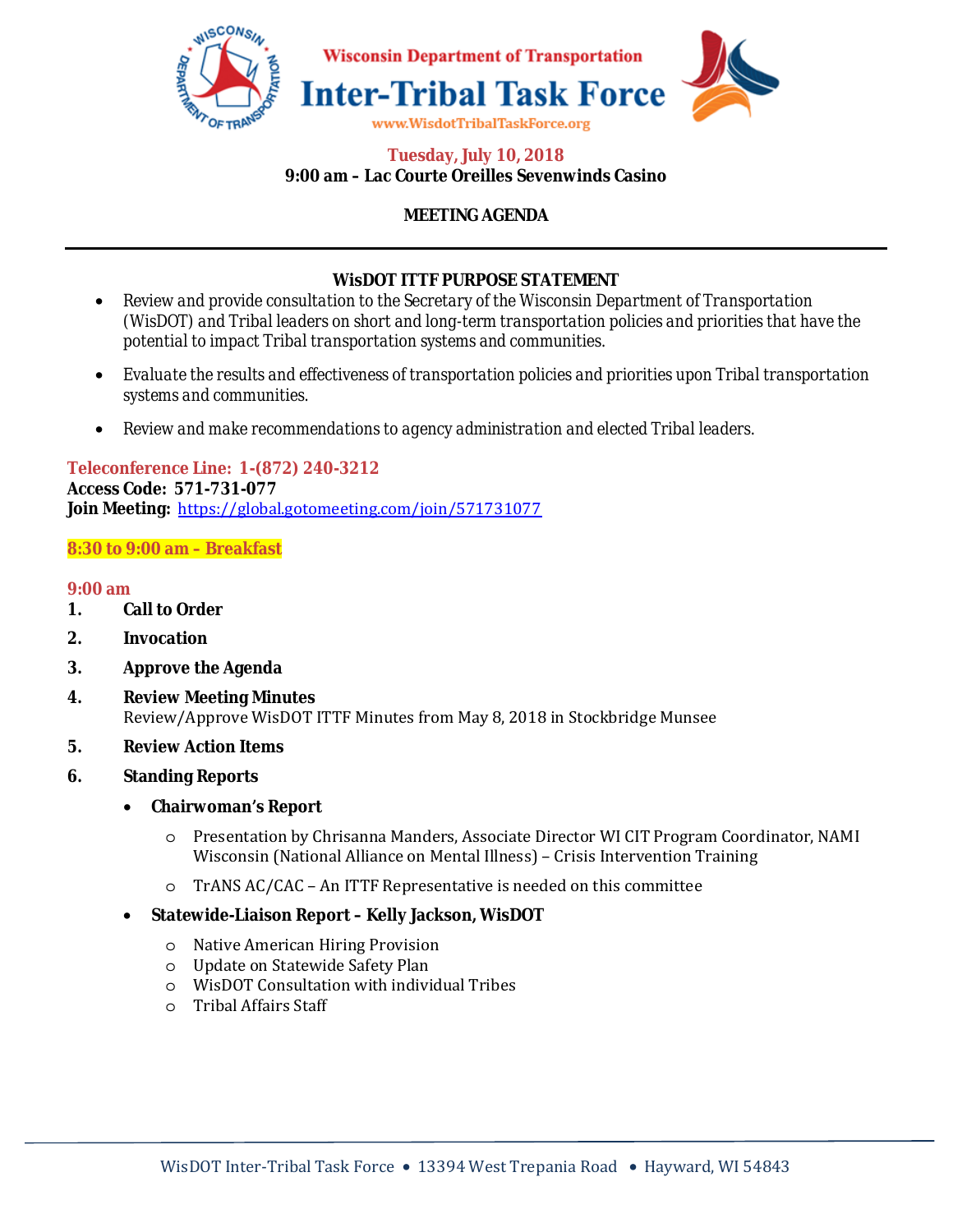

**Wisconsin Department of Transportation Inter-Tribal Task Force** 

www.WisdotTribalTaskForce.org

## • **ITTF Coordinator Report – Agnes Fleming**

- o Updated Annual Work Plan that includes TLAC & THPO
- o Partnership Agreement Revision/Update Committee
- o Report on Tribal Real Estate Training
- o Report on Transit Peer Exchange-
- o Update on the Cultural Sensitivity Training video
- o Website update
- o Update on current year Scope of Work
	- **GAP Analysis**
	- **Stem Curriculum**
	- **NADBE Webinars**
	- OSHA 30 Training

## • **Tribal Labor Advisory Committee (TLAC) – Cyless Peterson**

#### • **Tribal Historic Preservation Officers (THPO) – Adam VanZile**

#### **7. Tribal Reports**

| <b>Bad River</b>                | <b>Ben Connors</b>        |
|---------------------------------|---------------------------|
| <b>Forest County Potawatomi</b> | <b>Todd Mulvey</b>        |
| Ho-Chunk                        | <b>Brett Blackdeer</b>    |
| Lac Courte Oreilles             | Jason Weaver              |
| Lac du Flambeau                 | George Thompson           |
| Menominee                       | Crystal Chapman-Chevalier |
| Oneida                          | David Jordan              |
| Red Cliff                       | <b>Jeff Benton</b>        |
| Sokaogon Chippewa               | Chris McGeshick           |
| St. Croix                       | <b>Delores Staples</b>    |
| Stockbridge-Munsee              | <b>Stacey Schreiber</b>   |
|                                 |                           |

#### **8. Tribal Liaison Reports**

| <b>Franklin Marcos</b> | WisDOT – SW |
|------------------------|-------------|
| Liz Callin             | WisDOT – SE |
| Kris Goodwill          | WisDOT – NW |
| Sandy Stankevich       | WisDOT – NC |
| Michael Helmrick       | WisDOT – NE |
| Jennifer Robertson     | <b>BOTS</b> |
|                        |             |

#### **9. Bureau of Indian Affairs**

## **10. Federal Highway Administration**

#### **11. Adjournment**

#### **12. Materials List**

- 5-8-2018 ITTF Meeting Minutes
- 7-10-2018 ITTF Meeting Draft Agenda
- Work Team Notes June
- Updated 2018-19 Annual Work Plan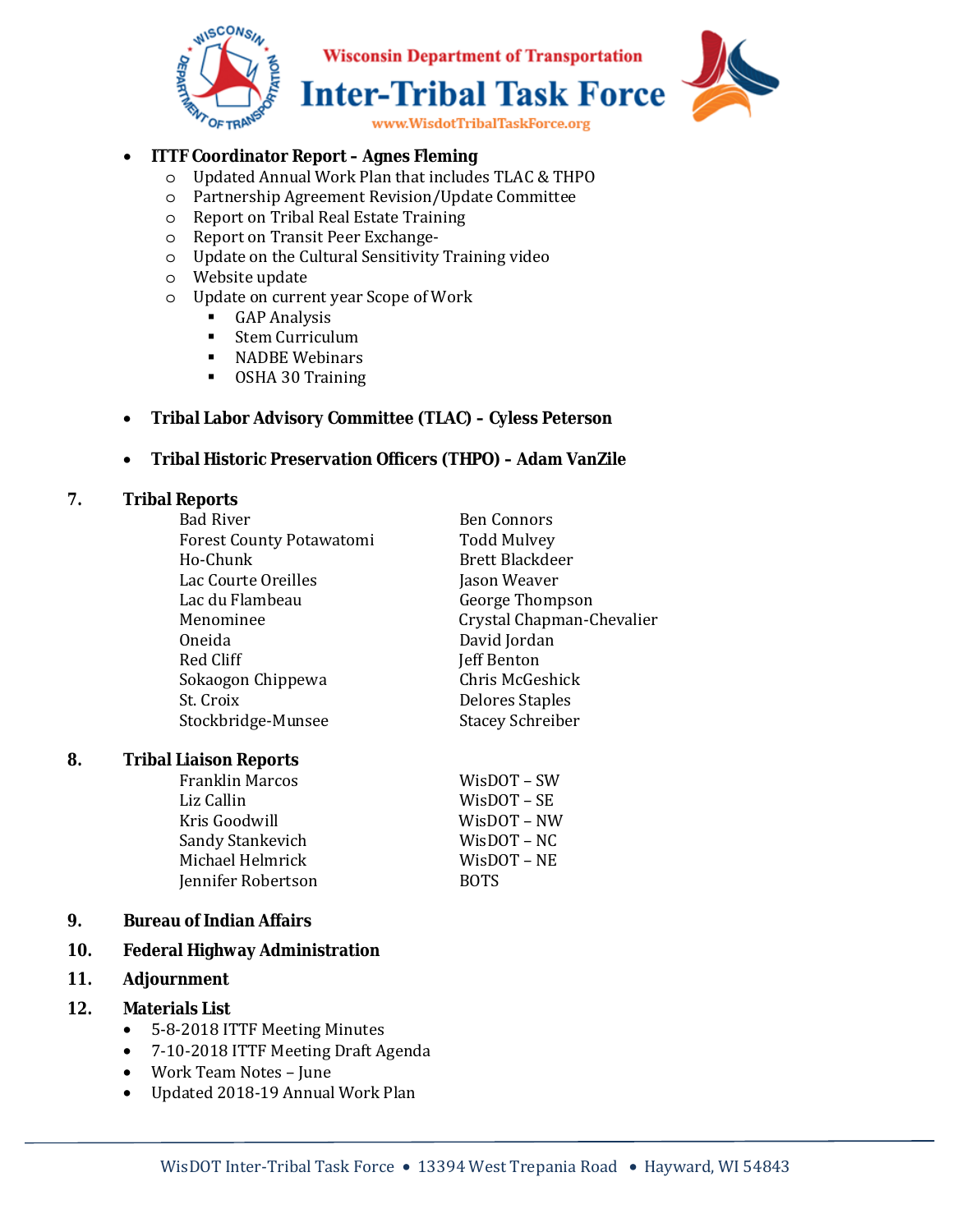

Tuesday, July 10, 2018 9:00 am – Sevenwinds Casino, Hayward, WI

# **WisDOT ITTF PURPOSE STATEMENT**

- *Review and provide consultation to the Secretary of the Wisconsin Department of Transportation (WisDOT) and tribal leaders on short and long-term transportation policies and priorities that have the potential to impact tribal transportation systems and communities.*
- *Evaluate the results and effectiveness of transportation policies and priorities upon tribal transportation systems and communities.*
- *Review and make recommendations to agency administration and elected tribal leaders.*

**Members in Attendance:** Brett Blackdeer (BB); Elizabeth Callin (EC);: Kris Goodwill (KG); Ryan Greendeer (RG); Mike Helmrich (MH); Todd Mulvey (TM); Dave O'Donahue (DOD); Delores Staples (DS): Ward Staples (WS); Jason Weaver (JW);

**Member on Teleconference:** Emerson Coy (EC); Kelly Jackson (KJ); Franklin Marcos (FM); Gary Mejchar (GM); Sandy Stankevich (SST); Travis Wallenfang (TW);

**Others in Attendance:** Aandeg Schlender; Cassandra Graikowski. Chrisana Manders (phone); Agnes Fleming (AF); Cyless Peterson (CP); Adam VanZile (AVZ); Kim Swisher, ITTF Assistant.

A prayer was offered by Aandeg Schlender and Agnes Fleming.

**Call to Order:** The meeting was called to order at 9:08 am by DS.

**Approved the Agenda:** A motion was made by SST and seconded by EC to accept the agenda as presented. The motion passed unanimously.

**Review 5/8/2018 Meeting Minutes:** A motion was made by EC and seconded by BB to accept the minutes as presented. The motion passed unanimously.

**Action Items:** AF will review the action items when she gives her report.

## **Standing Reports:**

- **Chairwoman's Report** 
	- o Chrisanna Manders gave a presentation on Crisis Intervention Training opportunities. AF noted she has budgeted for this type of training.
	- o TrANS AC/CAC KJ setup a seat for an ITTF representative. RG will confirm the seat is still available. It doesn't have to be an ITTF Member, but should be a Tribal representative. GM noted it would be ideal to have someone from the industry serve as the representative.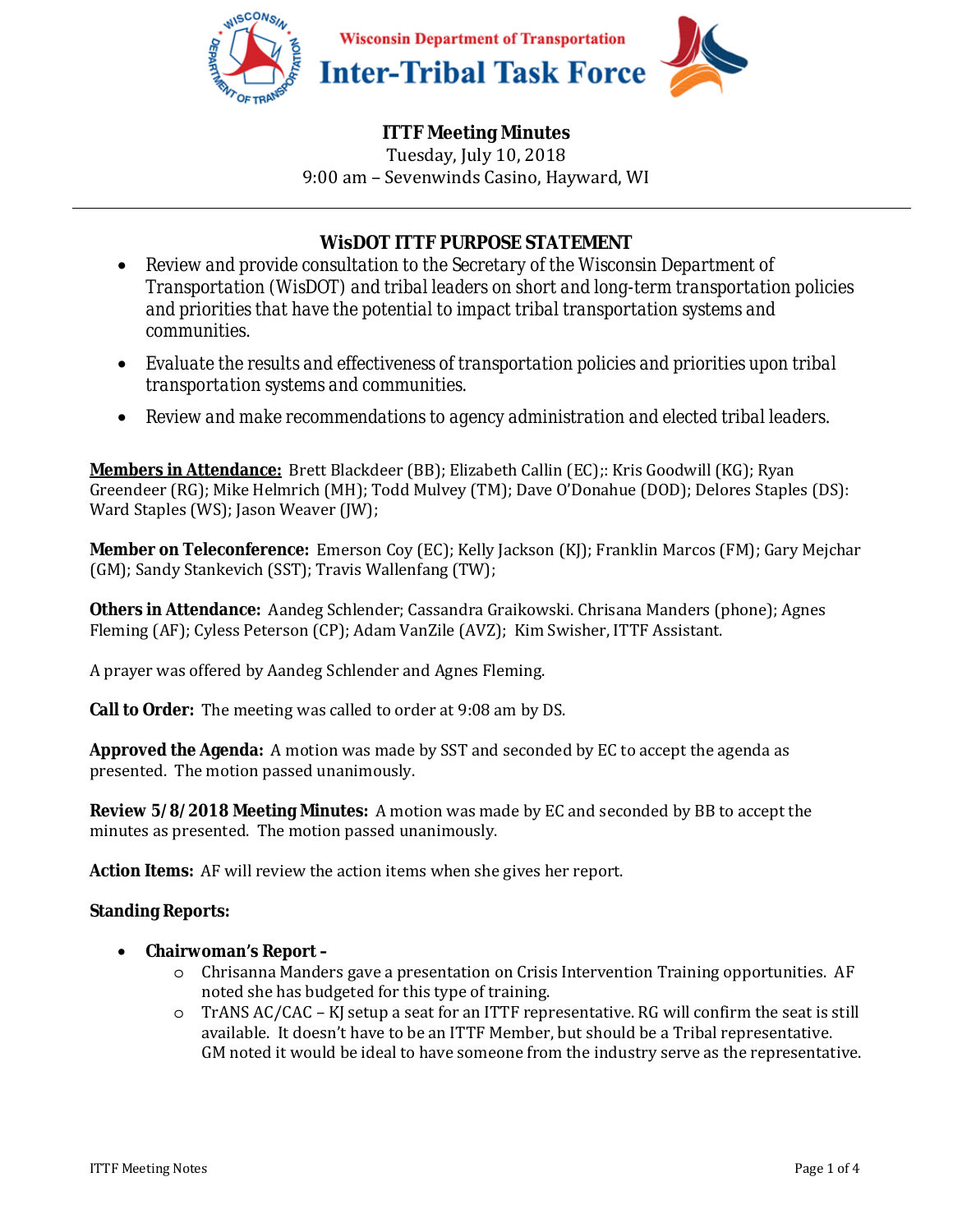

Tuesday, July 10, 2018 9:00 am – Sevenwinds Casino, Hayward, WI

## • **Statewide Liaison's Report**

- o Tribal Affairs Staff RG is the new Statewide Tribal Liaison, and the group welcomed him. The team is still looking for an intern. KJ will be out for a couple of weeks. She may be working remotely, so please copy RG on everything.
- $\circ$  Native American Hiring Provision KJ shared there were no additional comments received, and it is now being sent to the Bureau of Project Development and then the Secretary's office for approval.
- o Statewide Safety Plan Work continues with OES. Tribal crash data needs to be geocoded.
- o Secretary Meeting with Tribes If your Tribe has not met with Secretary Ross, you may call the Secretary's office to schedule a visit.

## • **ITTF Coordinator Report –**

- o Action Items
	- The THPO calendar has been updated.
	- A Gap Analysis RFP is being completed and will be sent.
	- Cultural Awareness Trainings have been scheduled. RG will confirm training notices have been sent. Engineers will receive credit for attending. RG will confirm the external link and send it AF. KJ and RG will email liaisons to encourage them to attend the trainings. TM suggested county officials with Tribal lands in their area should be invited.
	- The STEM work group hasn't met since John Patrick left. The goal of this work items is to introduce grade school students to careers in construction. CP suggested a focus group be held with educators, and suggested Runninghorse Livingston could assist with curriculum development. CP volunteered to assist with coordinating. Cultural components need to be included.
- o Annual Report AF is waiting for information from TLAC and THPO. The website needs to be updated, noting that the 2017 report is waiting for TLAC and THPO information.
- o Partnership Agreement KJ shared that Forest County Potawatomi, Ho-Chunk, Lac Courte Oreilles, Oneida, Red Cliff, St. Croix, Sokaogon and Stockbridge-Munsee have received approval from their leadership. AF sent the final draft to Crystal Chapman-Chevalier in Menominee. AF, KJ and RG will follow up with Bad River, Lac du Flambeau and Menominee. KJ and RG will work with GLITC on a potential date for the signing ceremony. The Secretary needs to approve the final version.
- o Transit Peer Exchange AF shared that the event went well. There was a presentation by RTAP and the group toured Namekagon Transit. The event will be held April 25, 2019, in Red Cliff and Bad River, and in 2020 at the Forest County Potawatomi Community.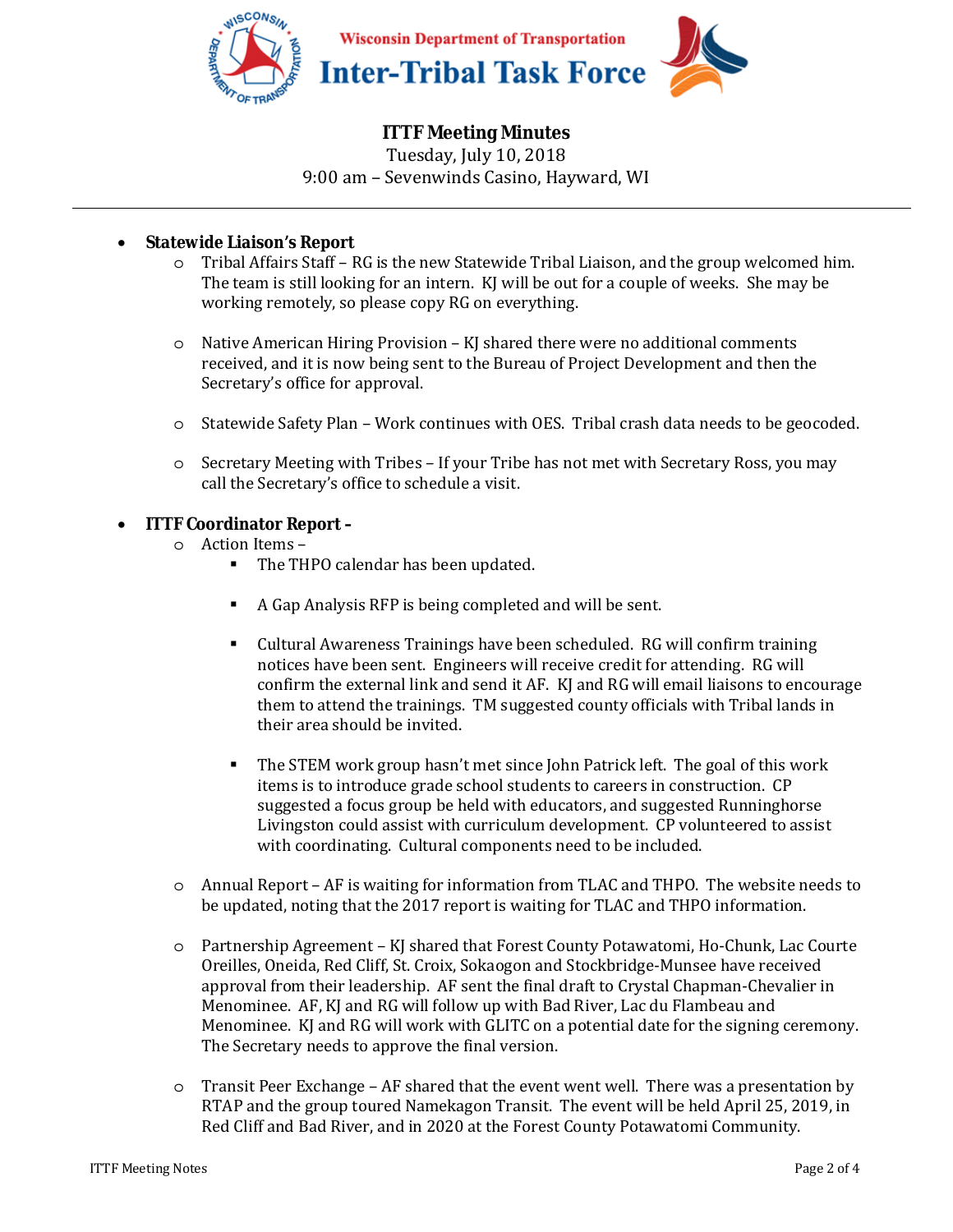

Tuesday, July 10, 2018 9:00 am – Sevenwinds Casino, Hayward, WI

- o The Real Estate Training was successful, and the Liaisons really helped in reaching out to utility contractors. The panel included BIA, WisDOT, utility and Tribal representatives.
- o The Cultural Sensitivity video is completed and was distributed for comments.
- o NADBE Directory GM provided an overview of the project, and noted that it is being updated and hopefully will be done by the WTTC.
- o Webinars AF shared that four of the five NADBE webinars are complete and posted on the ITTF website. The fifth webinar is being worked on now. AF and GM shared the group is also working on new webinars that focus on Tribal Certifications. They plan to share the first webinar at the WTTC.
- o OSHA Training The June OSHA class was cancelled because the instructor was unable to fly in due to weather. The class is being rescheduled. AF is looking at holding two, twoday sessions rather than a full week as it's construction season now.
- **TLAC Update** CP shared that a draft of the Baseline Assessment Report will be presented at the August 14th TLAC meeting in Red Cliff. She noted that the Tribal representatives will meet at 11:00 am rather than at 10:00 am. CP also shared that the MOU with DWD and the Sokaogon Chippewa Community for the Job Center database is still being reviewed. CP will be hosting a Labor Exchange in Lac du Flambeau on November 28th (the day after the TLAC meeting). CP is exploring CDL scholarships for Tucker Trucking in Milwaukee. The Day in the Life video is hold, as she is awaiting approval from OPA.
- **THPO Update** AVZ shared that the THPO is holding its last quarterly meeting tomorrow, as they are switching to work team meetings rather than quarterly meeting. He also shared that there is a Traditional Cultural Places training coming up on July 24<sup>th</sup>. Tribal Monitoring training was held in Mole Lake and Bad River earlier in the year. The THPO website is being updated, and trainings will be listed on the website.

**Tribal Reports:** Forest County Potawatomi, Ho-Chunk, Oneida and St. Croix provided updates.

**Tribal Liaison Reports:** EC, MH, KG FM and SST provided updates.

**BIA Report:** DOD provided updates.

There were no reports from BOTS or FHA.

**Adjourn:** A motion was made to adjourn by AVZ and seconded by KG. The motion passed unanimously.

The meeting ended at 2:35 pm.